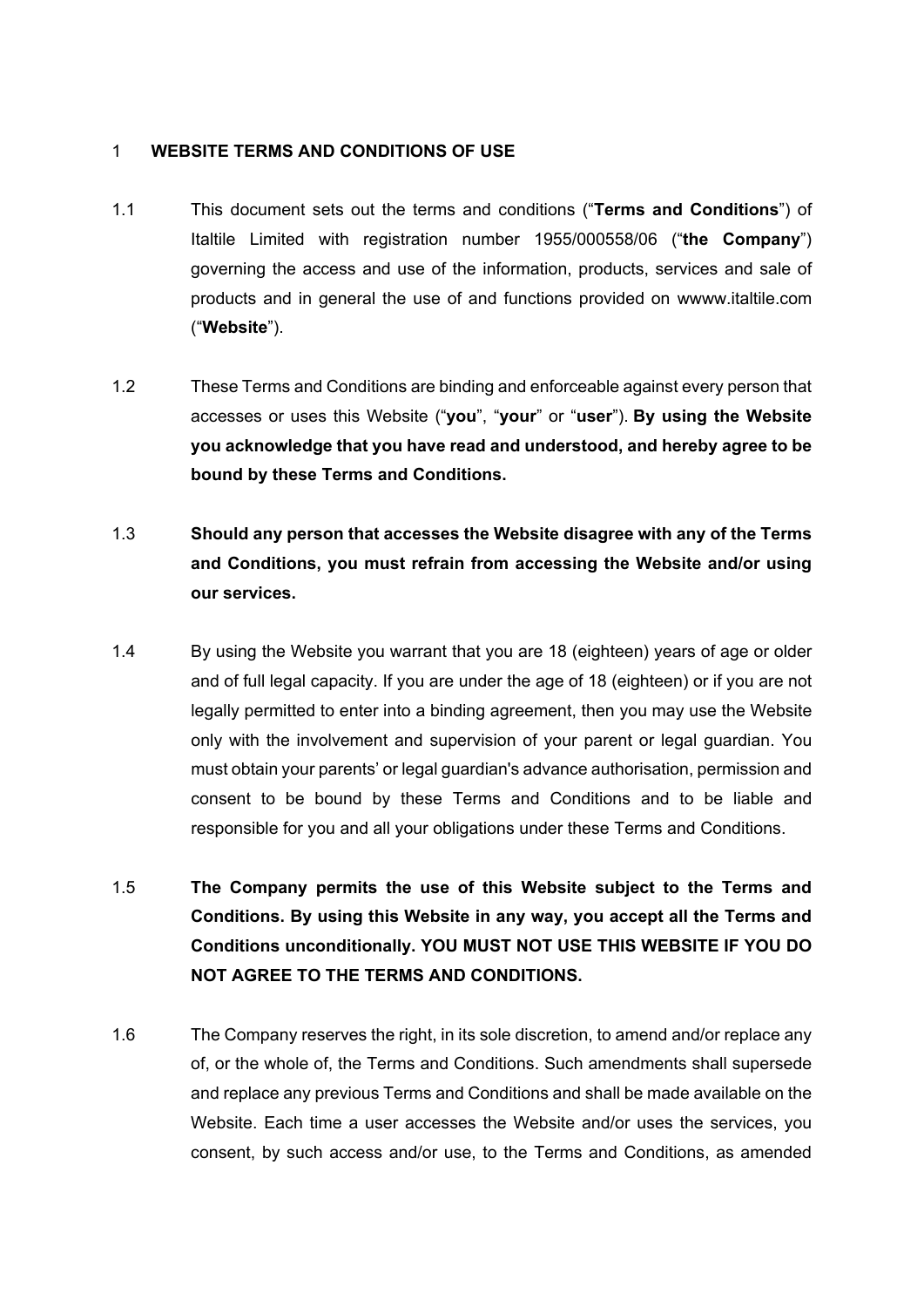and/or replaced by the Company from time to time. If you are not satisfied with the amended Terms and Conditions, you should refrain from using the Website.

1.7 If there is anything in these Terms and Conditions that you do not understand then please contact us as soon as possible on 011 510 9050. Please note that calls to us may be monitored for training, security and quality assurance purposes.

## 2 **CONTENT OF THE WEBSITE**

- 2.1 The Website details various information about the Company, inter alia, its history, its business operations and structure, financial information and reports, contact details and various terms and conditions and policies.
- 2.2 The Company reserves the right to make improvements, to change or to discontinue, without notice, any aspect or feature of the Website and any information or content on the Website.
- 2.3 The Company reserves the right to change and amend the details quoted on the Website from time to time without notice.
- 2.4 The Company may use the services of third parties to provide information on the Website. The Company has no control over this information and makes no representations or warranties of any nature as to its accuracy, appropriateness or correctness. The user agrees that such information is provided "as is" and that the Company and its online partners shall not be liable for any losses or damages that may arise from the user's reliance on it, howsoever these may arise.
- 2.5 The Company makes no representations or warranties, whether express or implied, as to the accuracy, completeness or reliability of any information, data and/or content on the Website, including without limitation:
- 2.5.1 the Company does not warrant that the Website or information or downloads shall be error-free or that they shall meet any particular criteria of performance or quality;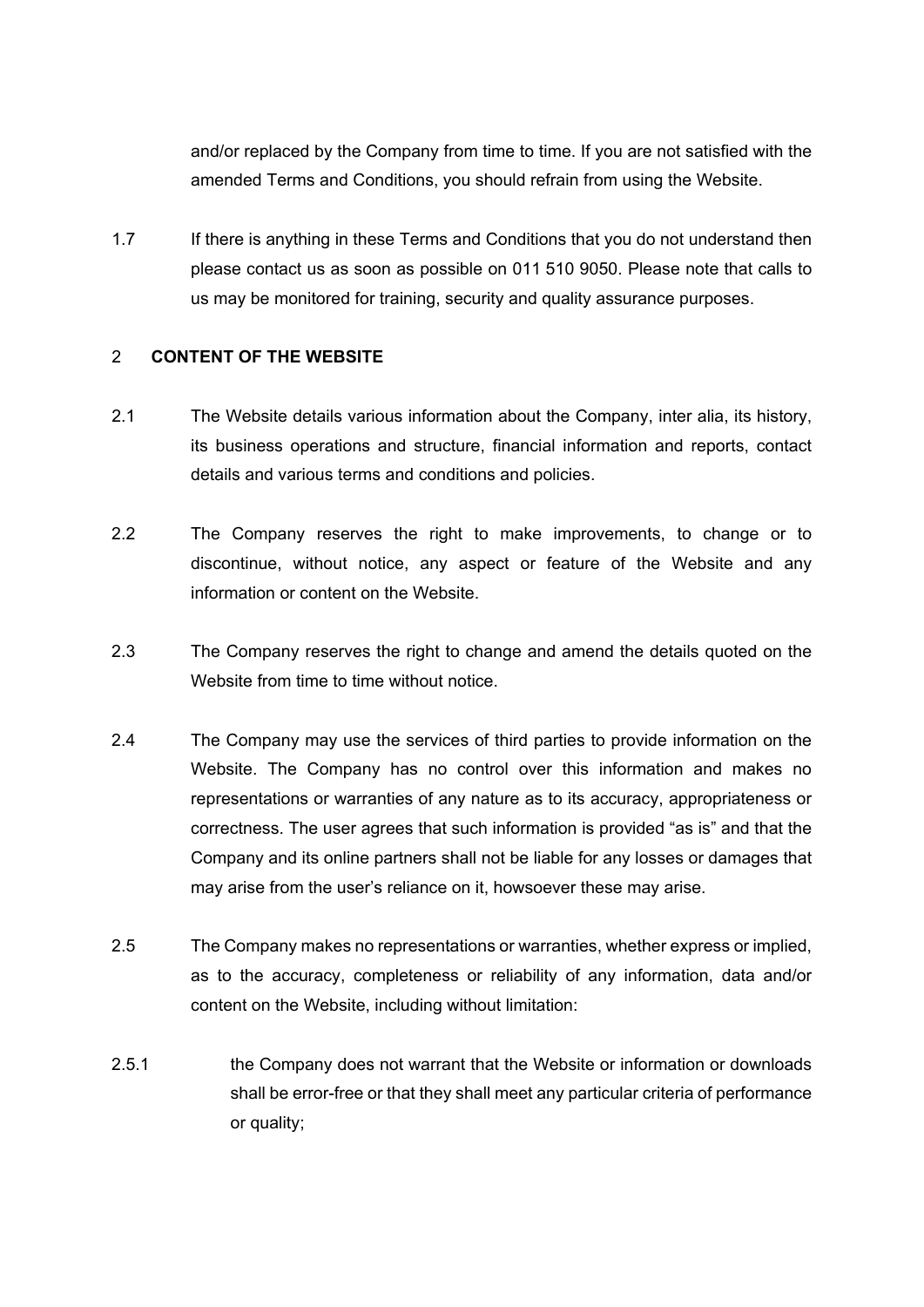- 2.5.2 whilst the Company has taken reasonable measures to ensure the integrity of the Website and its contents, no warranty, whether express or implied, is given that any files, downloads or applications available via this Website are free of viruses, or any other data or code which has the ability to corrupt, damage or affect the operation of the user's system; and
- 2.5.3 whilst the Company has taken reasonable measures to ensure that the content of the Website is accurate and complete, the Company makes no representations or warranties, whether express or implied, as to the quality, timeliness, operation, integrity, availability or functionality of the Website or as to the accuracy, completeness or reliability of any information on the Website. If any such representations or warranties are made by the Company's representatives, the Company shall not be bound thereby.

#### 3 **LINKED THIRD PARTY WEBSITES AND THIRD PARTY CONTENT**

- 3.1 The Company may provide links to third party websites on the Website. These links are provided to the user for convenience purposes only and the Company does not endorse, nor does the inclusion of any link imply the Company's endorsement of such websites, their owners, licensees, administrators, content or security practices and operations.
- 3.2 While the Company tries to provide links only to reputable websites or online partners, the Company cannot accept responsibility or liability for the information provided on other websites. Linked websites or pages are not under, nor subject to, the control of the Company. The Company is not responsible for and gives no warranties or makes any representations in respect of the privacy policies or practices of linked or any third party or advertised websites on the Website.
- 3.3 You agree that the Company shall not be held liable, directly or indirectly, in any way for the content, the use or inability to use or access any linked website or any link(s) contained in a linked website, nor for any loss or damage of any sort incurred as a result of any dealings with, or as the result of the presence of such third party linked websites on the Website. Any dealings that you may have with any linked websites, including advertisers, found on the Website, are solely between you and the third party website.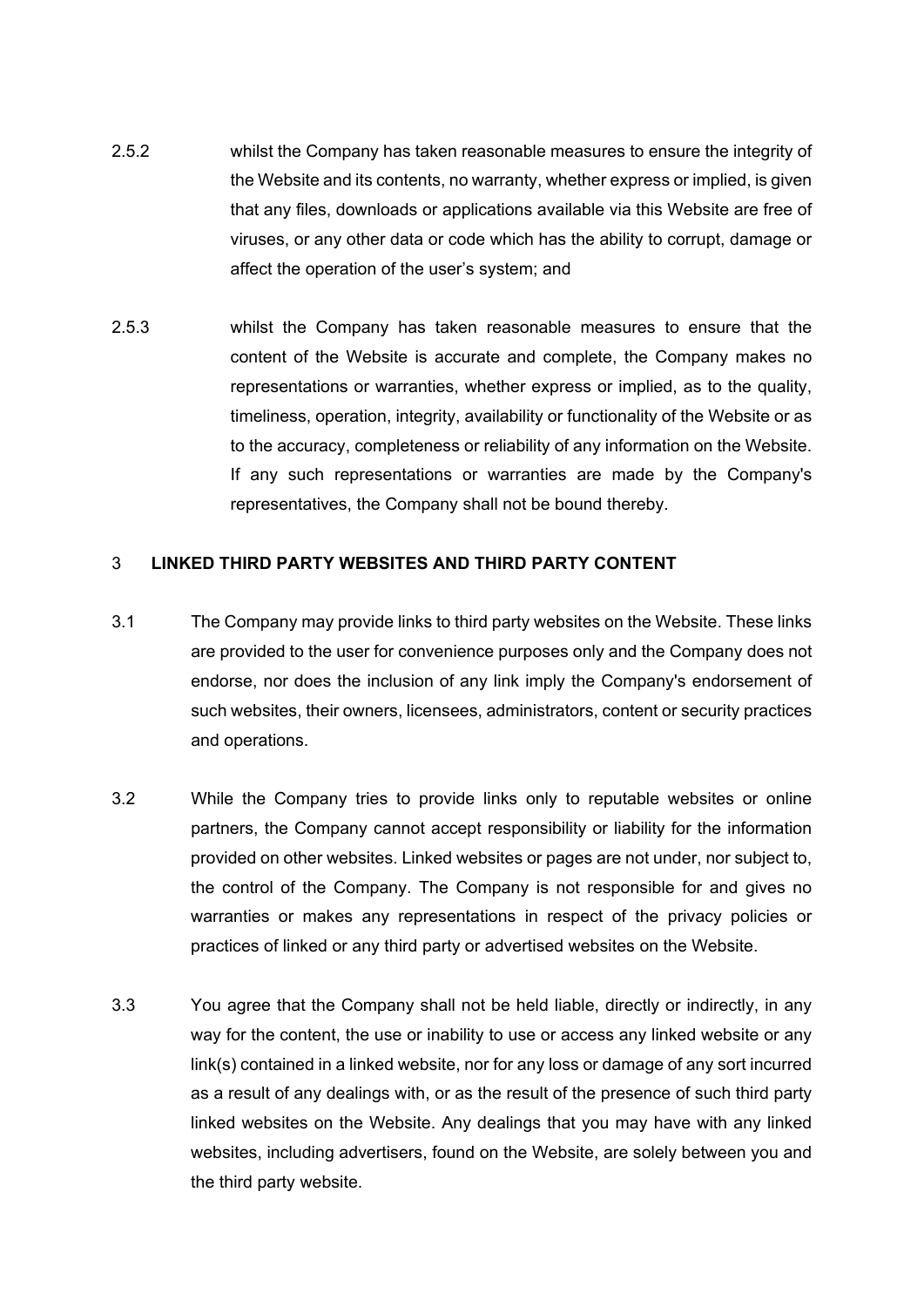### 4 **USAGE RESTRICTIONS**

The user hereby agrees that it shall not itself, nor through a third party:

- 4.1 copy (other than for backup, archival or disaster recovery purposes), reproduce, translate, adapt, vary, modify, lease, licence, sub-licence, encumber or in any other way deal with any part of the Website for any reason and in any manner, unless it is consistent with the intent and purpose of these Terms and Conditions;
- 4.2 decompile, disassemble or reverse engineer any portion of the Website;
- 4.3 write and/or develop any derivative of the Website or any other software program based on the Website;
- 4.4 modify or enhance the Website. In the event of a user effecting any modifications or enhancements to the Website in breach of this clause, such modifications and enhancements shall be the property of the Company;
- 4.5 remove any identification, trademark, copyright or other notices from the Website; and/or
- 4.6 post or transmit, by means of reviews, comments, suggestions, ideas, questions or other information through the Website, any content which is unlawful, harmful, threatening, abusive, harassing, defamatory, vulgar, obscene, sexually-explicit, profane or hateful, or racially, ethnically or otherwise objectionable.

## 5 **SECURITY**

5.1 In order to ensure the security and reliable operation of the services to all the Company's users, the Company hereby reserves the right to take whatever action it may deem necessary to preserve the security, integrity and reliability of its network and back-office applications.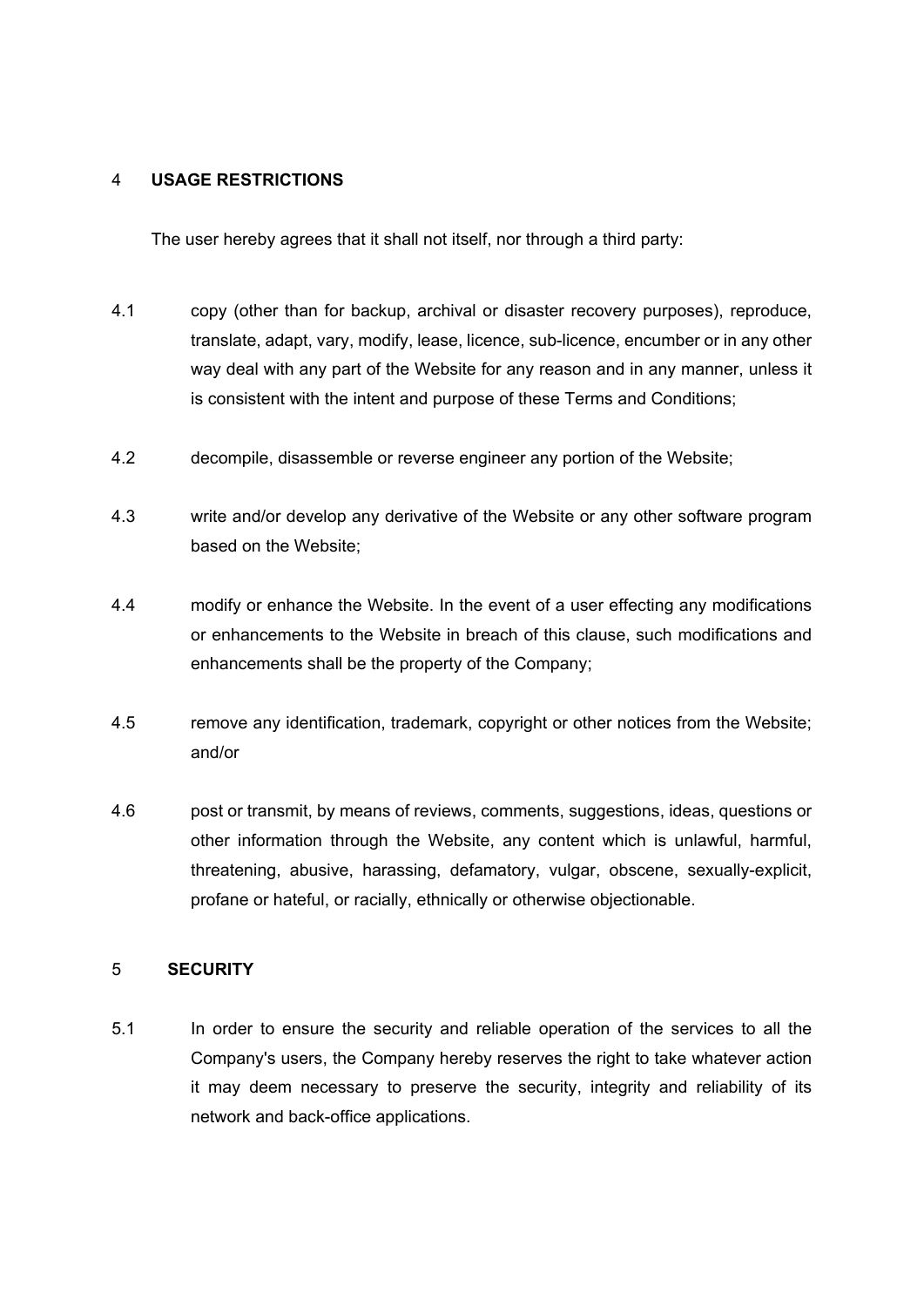- 5.2 You may not utilise the Website in any manner which may compromise the security of the Company's networks or tamper with the Website in any manner whatsoever, which shall include without limitation, gaining or attempting to gain unauthorised access to the Website, or delivering or attempting to deliver any unauthorised, damaging or malicious code to the Website, all of which is expressly prohibited. Any person or entity which does so, or attempts to do so, shall be held criminally liable. Further, should the Company suffer any damage or loss, civil damages shall be claimed by the Company against the user.
- 5.3 Any user who commits any of the offences detailed in Chapter 13 of the Electronic Communications and Transactions Act 25 of 2002 ("**ECTA**") (specifically sections 85 to 88 (inclusive)) shall, notwithstanding criminal prosecution, be liable for all resulting liability, loss or damages suffered and/or incurred by the Company and its affiliates, agents and/or partners.

## 6 **INTELLECTUAL PROPERTY RIGHTS**

- 6.1 For the purpose of this clause, "**Intellectual property rights**" means any and all of the rights in and to intellectual property of any nature whatsoever owned and/or controlled directly or under licence by the Company, currently or in the future, including without limitation, the Company's rights, title and interest in and to all technology, source code/s, trade secrets, logos, systems, methods, trademarks, trade names, styles, insignia, designs, patents and copyright, and all similar proprietary rights which may subsist in any part of the world, whether registered or not.
- 6.2 All copyright and other intellectual property rights in all content, trademarks, software, data, material, including logos, databases, text, graphics, icons, hyperlinks, confidential information, designs, agreements, and multimedia works, published on or via the Website ("**proprietary material**"), are the property of, or are licensed to, the Company and as such are protected from infringement by local and international legislation and treaties.
- 6.3 By submitting reviews, comments and/or any other content (other than your personal information) to the Company for posting on the Website, you automatically grant the Company and its affiliates a non-exclusive, royalty-free, perpetual,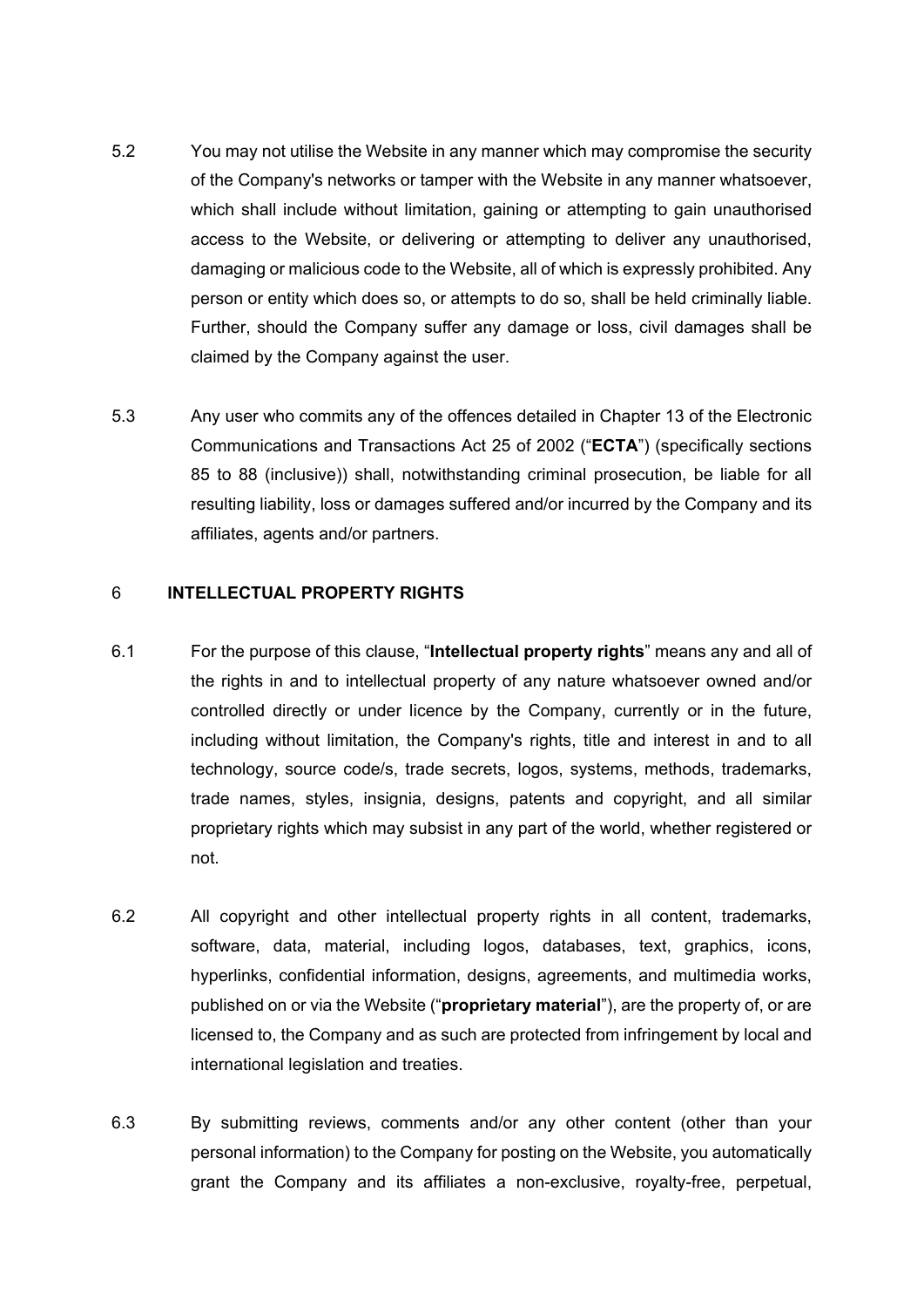irrevocable right and licence to use, reproduce, publish, translate, sub-license, copy and distribute such content in whole or in part worldwide, and to incorporate it in other works in any form, media, or technology now known or hereinafter developed, for the full term of any copyright that may exist in such content. Subject to this licence, you retain any and all rights that may exist in such content.

- 6.4 All rights not expressly granted are reserved and no right, title or interest in any proprietary material or information contained in this Website is granted to you.
- 6.5 Except with the Company's express written permission, no proprietary material from this Website may be copied or retransmitted.
- 6.6 Irrespective of the existence of copyright, the user acknowledges that the Company is the proprietor of all material on the Website (except where a third party is indicated as the proprietor), whether it constitutes confidential information or not, and that the user has no right, title or interest in any such material.
- 6.7 The Company authorises you only to view, copy, temporarily download to a local drive and to print the content of this Website, or any part thereof, provided that such content is used for personal purposes and for information purposes only, and such content is used for non-commercial purposes.

## 7 **RISK, LIMITATION OF LIABILITY AND INDEMNITY**

- 7.1 The user's use of this website and the information contained on the website is entirely at the user's own risk and the user assumes full responsibility and risk of loss resulting from the use thereof.
- 7.2 The transmission of information via the internet, including without limitation e-mail, is susceptible to monitoring and interception. The user bears all risk of transmitting information in this manner. Under no circumstances shall the Company be liable for any loss, harm, or damage suffered by the user as a result thereof. The Company reserves the right to request independent verification of any information transmitted via e-mail and the user consents to such verification should the Company deem it necessary.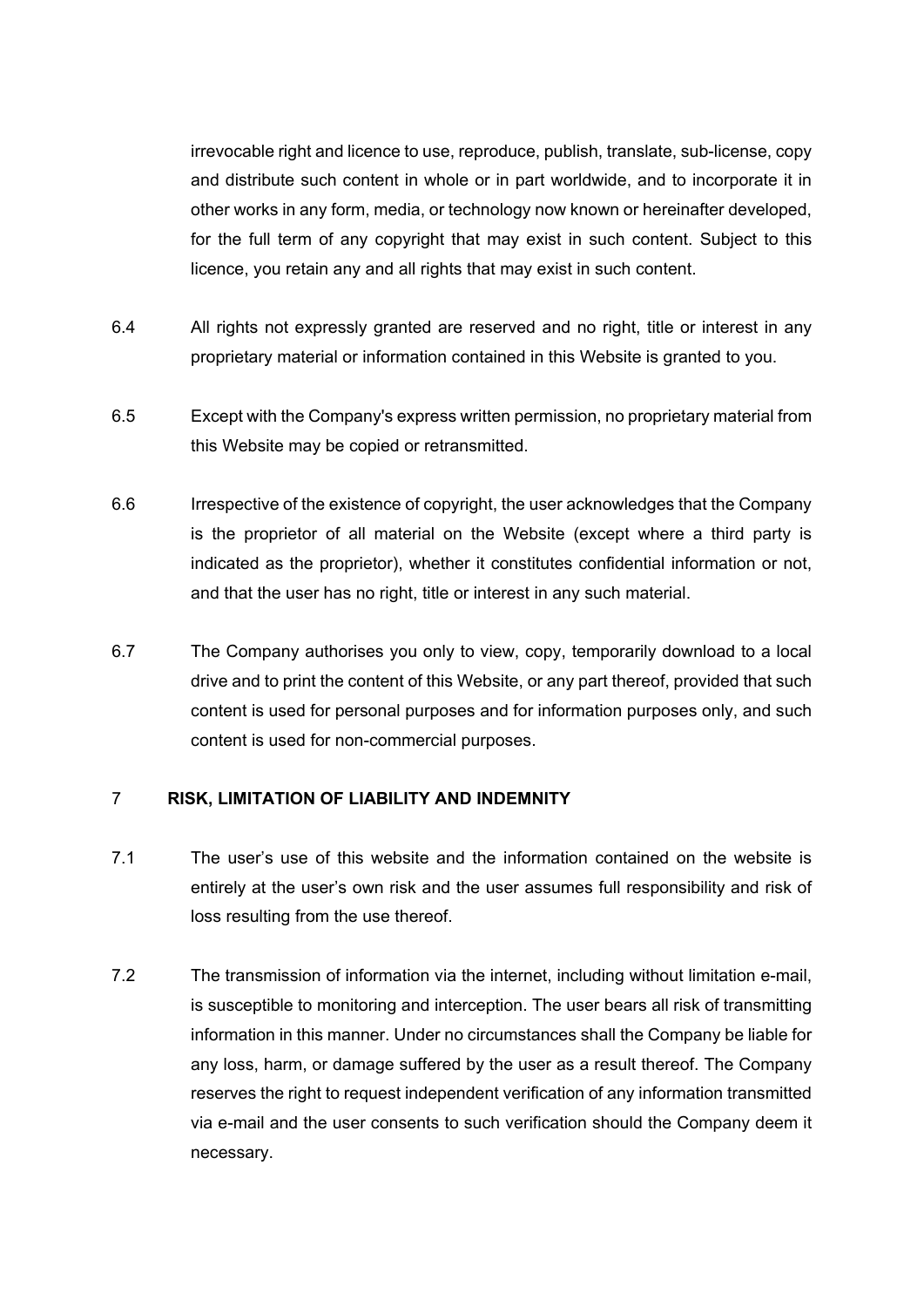- 7.3 To the extent permissible by law:
- 7.3.1 Neither the Company, its affiliates, shareholders, agents, consultants or employees shall be liable for any damages whatsoever, including without limitation any direct, indirect, special, incidental, consequential or punitive damages, howsoever arising (whether in an action arising out of contract, statute, delict or otherwise) related to the use of, or the inability to access or use the content of the website or any functionality thereof, or the information contained on the website, or of any linked website, even if the Company knows or should reasonably have known or is expressly advised thereof.
- 7.3.2 The liability of the Company for faulty execution of the website as well as all damages suffered by the user, whether direct or indirect, as a result of the malfunctioning of the website shall be limited to the Company rectifying the malfunction, within a reasonable time and free of charge, provided that the Company is notified immediately of the damage or faulty execution of the website. This liability shall fall away and be expressly excluded if the user attempts to correct or allows third parties to correct or attempt to correct the website without the prior written approval of the Company. However, in no event shall the Company be liable to the user for loss of profits or for special, incidental, consequential or punitive losses or damages arising out of or in connection with the website or its use or the delivery, installation, servicing, performance or use of it in combination with other computer software.
- 7.3.3 You hereby unconditionally and irrevocably indemnify the Company and agree to hold the Company free from all loss, damages, claims and/or costs, of whatsoever nature suffered or incurred by the Company or instituted against the Company as a direct or indirect result of:
- 7.3.3.1 your use of the website and/or any linked third party website;
- 7.3.3.2 software, programs and support services supplied by, obtained by or modified by you or any third party without the consent or knowledge of the Company;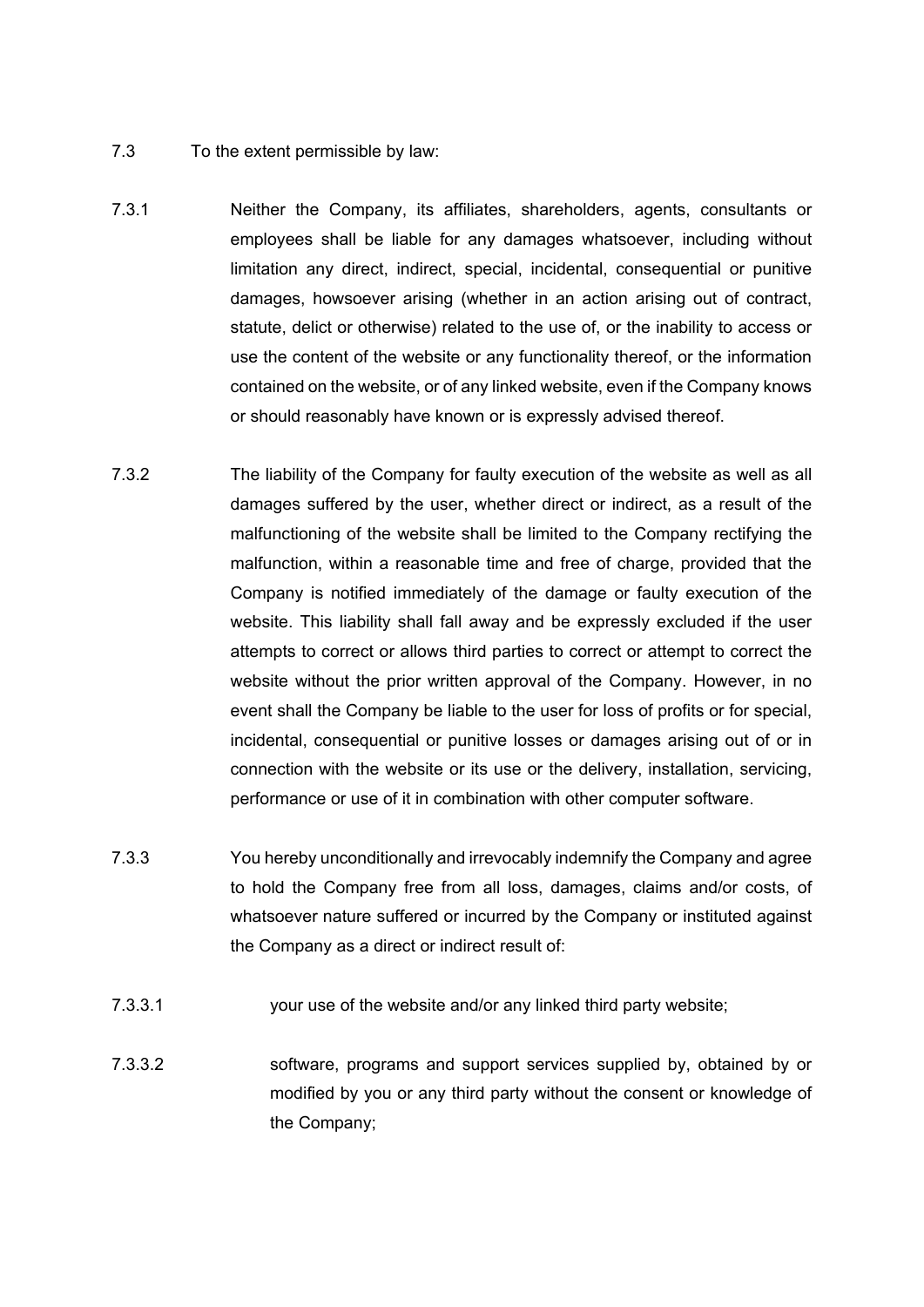- 7.3.3.3 your failure to comply with any of the terms or any other requirements which the Company may impose from time to time;
- 7.3.3.4 the actions or requirements of any telecommunications authority or a supplier of telecommunications services or software; or
- 7.3.3.5 any unavailability of, or interruption in, the service which is beyond the control of the Company.
- 7.4 The Company makes no warranty or representation as to the availability, accuracy or completeness of the content of the website. You expressly waive and renounce all your rights of whatever nature that you may have against the Company for any loss suffered by you, as a result of information supplied by the Company being incorrect, incomplete or inaccurate.

## <span id="page-7-0"></span>8 **PRIVACY AND COOKIE POLICY**

- 8.1 The Company takes your privacy seriously and is committed to protecting your personal information. We use the personal information that we collect from you in accordance with the Company Privacy Policy and Cookies Policy.
- 8.2 The Company respects your privacy and is committed to protect your privacy with a view to offer the best and most enriching experience to you. The processing of your personal information is done in accordance with our Privacy Policy and Cookies Policy.
- 8.3 **You expressly consent to us collecting and processing your personal information when using this Website and our services.**

## **WHEN AND WHERE DO WE USE COOKIES?**

8.4 This Website makes use of "cookies" to automatically collect information and data through the standard operation of the Internet servers. "**Cookies**" are small text files a website can use (and which we may use) to recognise repeat users, facilitate the user's on-going access to and use of a website and allow a website to track usage behaviour and compile aggregate data that will allow the website operator to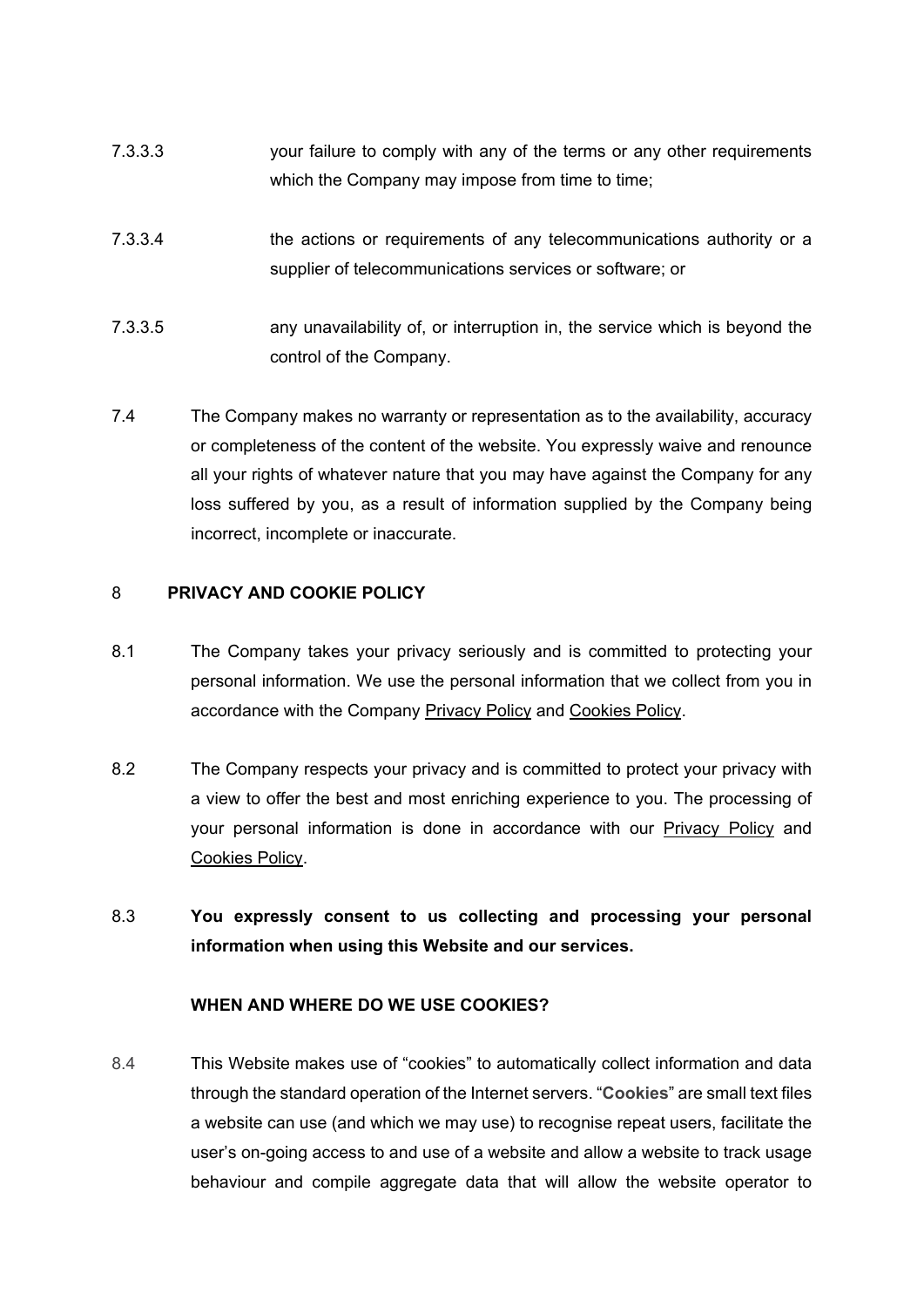improve the functionality of the website and its content, and to display more focused advertising to a user by way of third party tools. The type of information collected by cookies is not used to personally identify you. If you do not want information collected through the use of cookies, there is a simple procedure in most browsers that allows you to deny or accept the cookie feature. Please note that cookies may be necessary to provide you with certain features available on our Website, and thus if you disable the cookies on your browser you may not be able to use those features, and your access to our Website will therefore be limited. **For further detail see our** Cookies Policy**.**

#### 9 **ELECTRONIC COMMUNICATIONS**

When you visit the Website or send emails to us, you consent to receiving communications from us or any of our divisions, affiliates or partners electronically in accordance with our privacy policy as set out in clause [8](#page-7-0) above.

#### <span id="page-8-0"></span>10 **COMPLIANCE WITH SECTION 43(1) OF ECTA**

| 10.2 | Full name:           | <b>Italtile Limited</b>                                                                          |
|------|----------------------|--------------------------------------------------------------------------------------------------|
| 10.3 | Registration number: | 1955/000558/06                                                                                   |
| 10.4 | Physical address:    | The Italtile Buidling, Corner of William Nicol and<br>Peter Place, Bryanston, Johannesburg, 2021 |
| 10.5 | Fax number:          | 011 510 9060                                                                                     |
| 10.6 | Telephone number:    | 011 510 9050                                                                                     |
| 10.7 | Website address:     | www.italtile.com                                                                                 |
| 10.8 | E-mail address:      | woodb@italtile.co.za                                                                             |

10.1 In compliance with section 43(1) of the ECTA, the following is hereby recorded: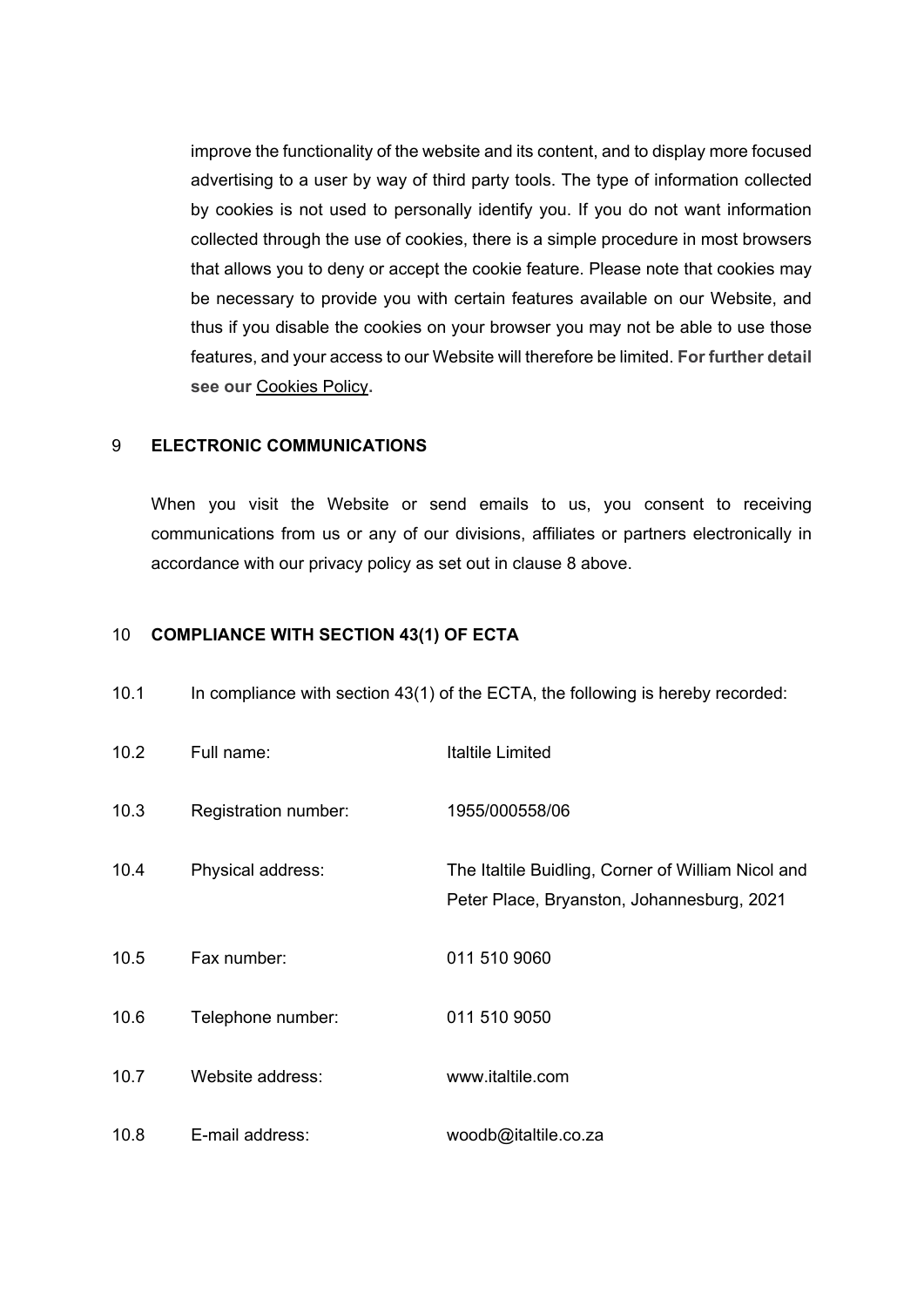#### 11 **COMPLIANCE WITH LAWS**

You shall comply with all applicable laws, statutes, ordinances and regulations pertaining to your use of and access to this Website.

## 12 **NOTICES**

- 12.1 The Company choses as its *domicilium citandi et executandi* ("*Domicilium*") the address set out in clause [10](#page-8-0) above for all purposes relating to these Terms and Conditions, including the giving of any notice and the serving of any process.
- 12.2 Except as explicitly stated otherwise, any notices shall be given by email to websites@italtile.co.za (in the case of the Company) or to the e-mail address you have provided to the Company (in your case), or such other address that has been specified. Notice shall be deemed given 48 (forty eight) hours after an email is sent, unless the sending party is notified that the email address is invalid. Alternatively, the Company may give you notice by registered mail, postage prepaid and return receipt requested, to the address which you have provided to the Company. In such case, notice shall be deemed given 7 (seven) days after the date of mailing. You acknowledge that all agreements, notices or other communication required to be given in terms of the law or these Terms and Conditions may be given via electronic means and that such communications shall be "in writing". Notwithstanding anything to the contrary, a written notice or communication actually received by a party shall be an adequate written notice or communication to it, notwithstanding that it was not sent to or delivered at its chosen address(es) for that purpose.

# 13 **GENERAL CLAUSES**

13.1 These Terms and Conditions shall be governed in all respects by the laws of the Republic of South Africa as such laws are applied to agreements entered into and to be performed within South Africa.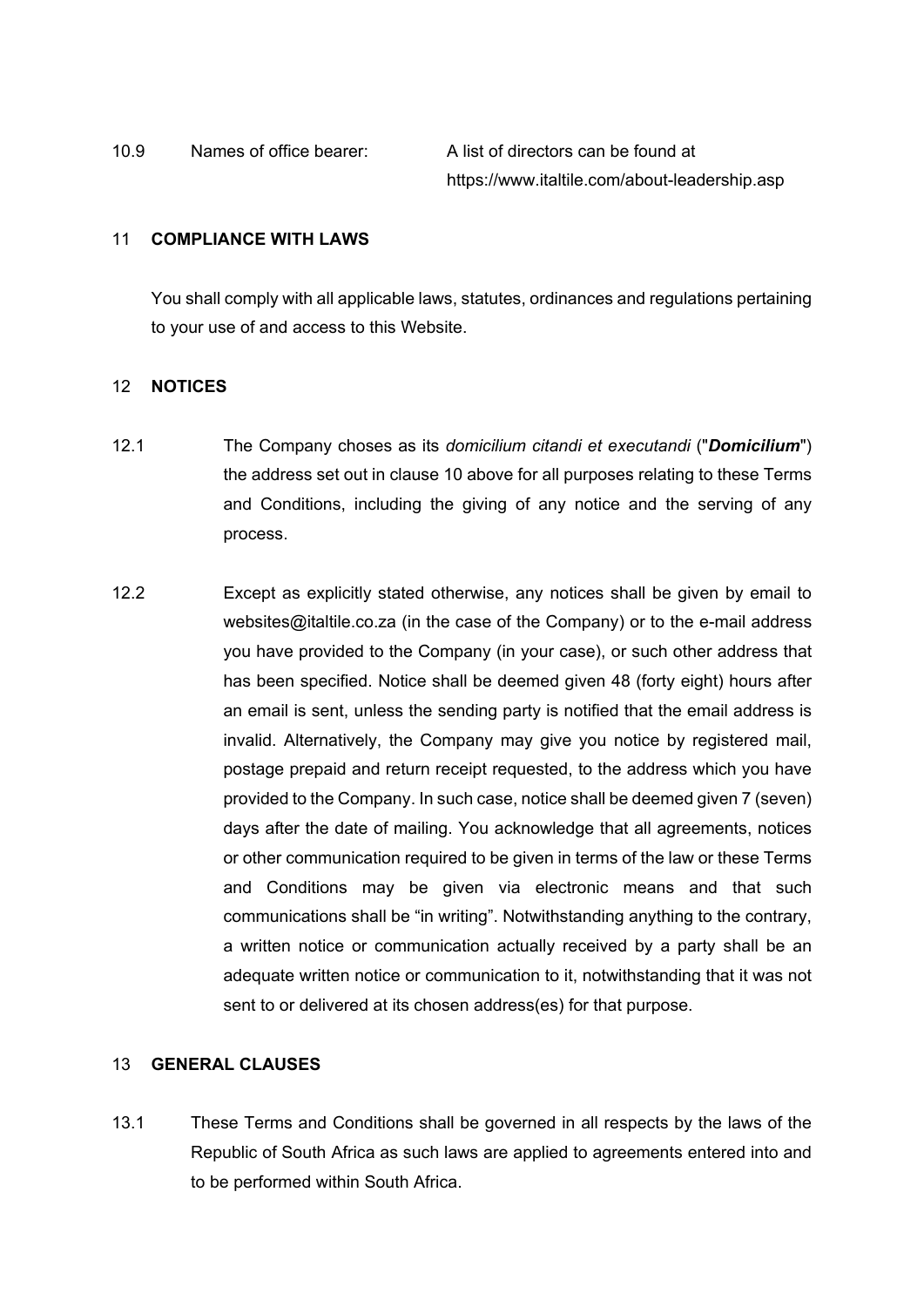- 13.2 This Website is controlled, operated and administered by the Company from its offices within the Republic of South Africa. The Company makes no representation that the content of the Website is appropriate or available for use outside of South Africa. Access to the Website from territories or countries where the content of the Website is illegal is prohibited. Users may not use this Website in violation of South African export laws and regulations. If the user accesses this Website from locations outside of South Africa, that user is responsible for compliance with all local laws.
- 13.3 The Company does not guarantee continuous, uninterrupted or secure access to our services, as operation of our Website may be interfered with as a result of a number of factors which are outside of our control.
- 13.4 If any provision of these Terms and Conditions is held to be illegal, invalid or unenforceable for any reason, such provision shall be struck out from these Terms and Conditions and the remaining provisions shall be enforced to the full extent of the law.
- 13.5 The Company's failure to act with respect to a breach by you or others does not constitute a waiver of our right to act with respect to subsequent or similar breaches.
- 13.6 You shall not be entitled to cede your rights or assign your rights or delegate your obligations in terms of these Terms and Conditions to any third party without the prior written consent of the Company.
- 13.7 No party shall be bound by any express or implied term, representation, warranty, promise or the like not recorded herein, whether it induced the contract and/or whether it was negligent or not.
- 13.8 The head notes to the paragraphs to these Terms and Conditions are inserted for reference purposes only and shall not affect the interpretation of any of the provisions to which they relate.